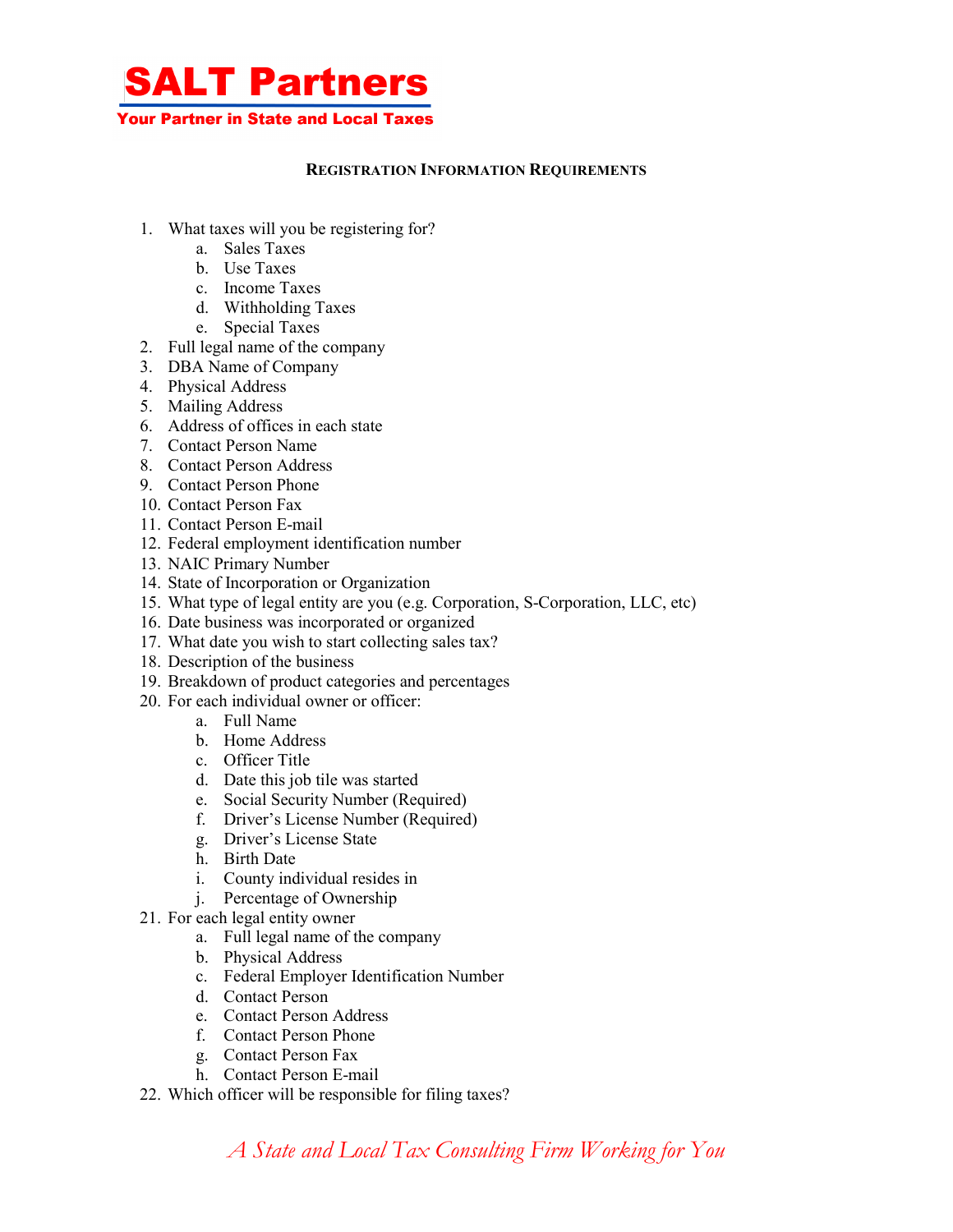- 23. Schedule of yearly sales and number of transactions by state for last year.
- 24. How will you be filing sales tax?
	- a. Using a service provider
	- b. Self-filer
- 25. How will you be paying sales tax.
	- a. ACH Debit
	- b. ACH Credit
	- c. Service Provider will make payments
- 26. Some states require on-line filing of registrations. This requires us to set up a user name and password.
	- a. What user name would you like us to use?
	- b. What password would you like us to use?
- 27. Will we be registering for withholding tax in any states?
	- a. If so, which states?
- 28. For each state you wish to have withholding registration, what date do you wish the registration to start?
- 29. Have you already registered for withholding in any states outside your commercial domicile? a. If so, which states?
- 30. We will need the wages by state for last year?
- 31. Name of person signing registration?
	- a. Full name
	- b. Title
	- c. E-mail
	- d. Phone Number
	- e. Fax Number
- 32. Supplier Information (California Only)
	- a. Name of one of your suppliers
	- b. Address
	- c. Phone Number
	- d. Contact E-mail

The following states impose sales tax. The states shown in red do not impose a state level sales tax Identify what states you wish to register for:

| Alabama         |
|-----------------|
| Alaska          |
| Arizona         |
| Arkansas        |
| California      |
| Colorado        |
| Connecticut     |
| <b>Delaware</b> |
| Florida         |
| Georgia         |
| Hawaii          |
| Idaho           |
| <b>Illinois</b> |

Indiana Iowa Kansas Kentucky Louisiana Maine Maryland Massachusetts Michigan Minnesota Mississippi Missouri **Montana**